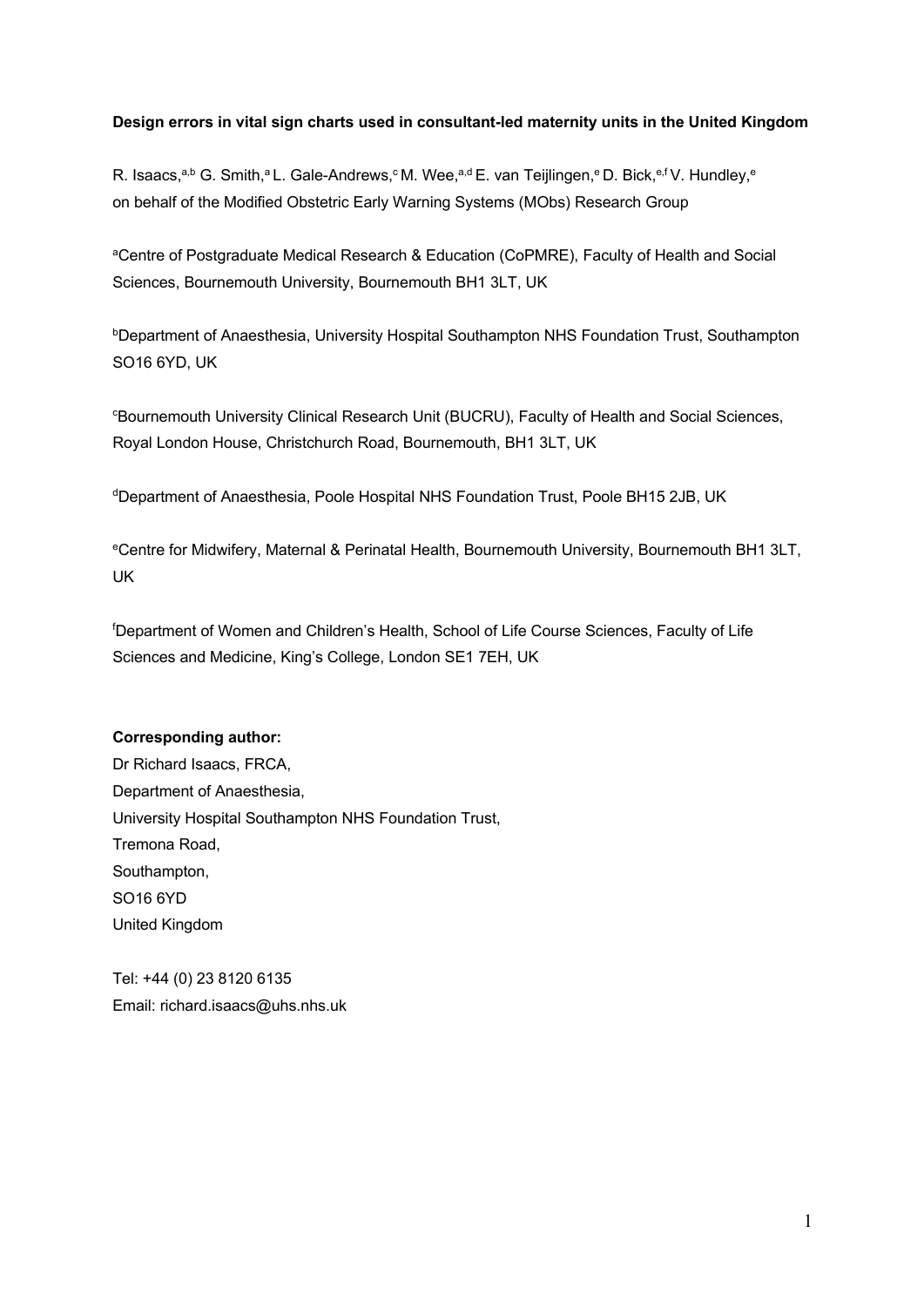#### **ABSTRACT**

#### **Background**

Paper-based charts remain the principal means of documenting the vital signs of hospitalised pregnant and postnatal women. However, poor chart design may contribute to both incorrect charting of data and clinical responses. We decided to identify design faults that might have an adverse clinical impact.

#### **Methods**

One hundred and twenty obstetric early warning charts and escalation protocols from consultant-led maternity units in the United Kingdom and the Channel Islands were analysed using an objective and systematic approach. We identified design errors that might impede their successful use (e.g., generate confusion regarding vital sign documentation, hamper the recognition of maternal deterioration, cause a failure of the early warning system or of any clinical response).

#### **Results**

We found 30% (n=36/120) of charts contained at least one design error with the potential to confuse staff, render the charts difficult to use or compromise patient safety. Amongst the most common areas were inadequate patient identification, poor use of colour, illogical weighting, poor alignment and labelling of axes, and the opportunity for staff to 'game' the escalation.

#### **Conclusions**

We recommend the urgent development of an evidence-based, standardised obstetric observation chart, which integrates 'human factors' and user experience. It should have a clear layout and style, appropriate colour scheme, correct language and labelling, and the ability for vital signs to be documented accurately and quickly. It should incorporate a suitable early warning score to guide clinical management.

#### **KEYWORDS:**

Women's health; patient safety; standards of care; patient record; design; error.

#### **BACKGROUND**

Maternal clinical deterioration can usually be identified by monitoring and charting key vital signs (e.g. respiratory rate, oxygen saturation  $(S_0O_2)$ , blood pressure (BP)).<sup>1</sup> Paper-based charts remain the principal means of documenting vital signs, despite a drive to introduce electronic automated systems.<sup>2</sup> These charts are intended to track maternal physiology temporally, highlight vital sign deviations and 'signpost' the need for a prompt clinical response. They employ a range of approaches to improve the recognition of abnormal physiology.<sup>3</sup> Some charts use colour-coded shading, often yellow and red, to highlight 'mildly' and 'markedly' abnormal parameter ranges.<sup>4</sup> Others incorporate an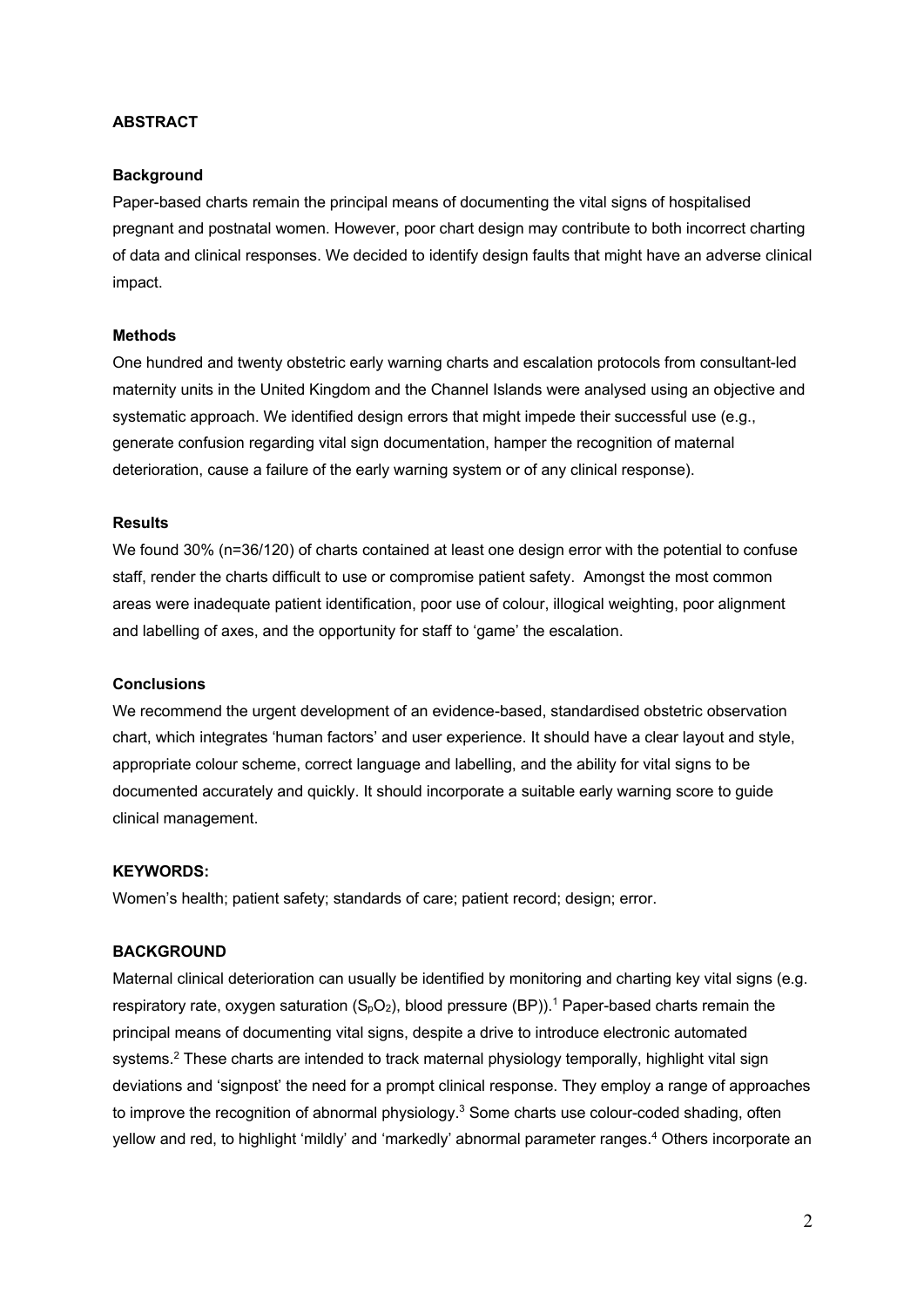aggregate early warning scoring system that allocates points to each vital sign measurement based on the extent of their derangement from predefined 'normal' ranges.<sup>5</sup>

However, observations are not always charted correctly, and appropriate and timely clinical responses to abnormal physiology do not always occur.<sup>1,4,6</sup> Poor chart design may contribute to such failures.<sup>7,8,9</sup> In 2007, the UK Confidential Enquiry into Maternal and Child Health (CEMACH) proposed that a single maternal observation chart should be used for all obstetric admissions in all settings.<sup>4</sup> At the time, the 'CEMACH ' chart was no more than an example of good practice, being neither evidence-based nor validated. It has not been universally used in UK midwifery or obstetric units.<sup>10,11</sup> Recently, researchers in Australia have used an evidence-based approach, and an emphasis on 'human factors' and user experience, to design improved, 'standardised' vital signs charts for general patient use. 8,9,12-15

During an analysis of paper vital sign charts in consultant-led UK maternity units,<sup>3</sup> design errors were commonly noted. Therefore, we decided to investigate this by focusing on common design faults that might hamper the charts' safe and successful use.

## **METHODS**

In July 2014, as part of a survey of obstetric early warning systems used in consultant-led maternity units in the UK and the Channel Islands, $3$  we wrote to 194 lead consultant anaesthetists registered with the Obstetric Anaesthetists' Association (OAA). We requested a copy of the obstetric early warning chart and associated escalation protocol used in their unit. Where necessary, nonresponders were contacted again between July 2014 and October 2014 via telephone (once), followup letter (three times) and email (three times). We used existing recommendations for chart design14,15 to identify faults that might lead to undesirable clinical impacts. Whilst acknowledging the importance of avoiding over-medicalisation of the management of pregnant and postnatal women, this article will often use the term 'patient' to refer to women as is practice in this journal.

Two members of the research team (GS and RI) analysed each chart independently. Charts were scrutinised for design errors that might impede their successful use by maternity staff (e.g., generate confusion regarding vital sign documentation, hamper recognition of maternal deterioration, cause a failure of the early warning system or of any clinical response). All errors were recorded on a single spreadsheet. The following design aspects of the charts were evaluated:

- A. Identification of the patient
- B. Chart style and layout
	- B1. Use of colour
	- B2. Graphical versus tabular layouts/displays
	- B3. Integration of early warning score (EWS) systems in the observation chart
	- B4. Alignment of axes and their labelling; row and column shift
	- B5. Illogical ranges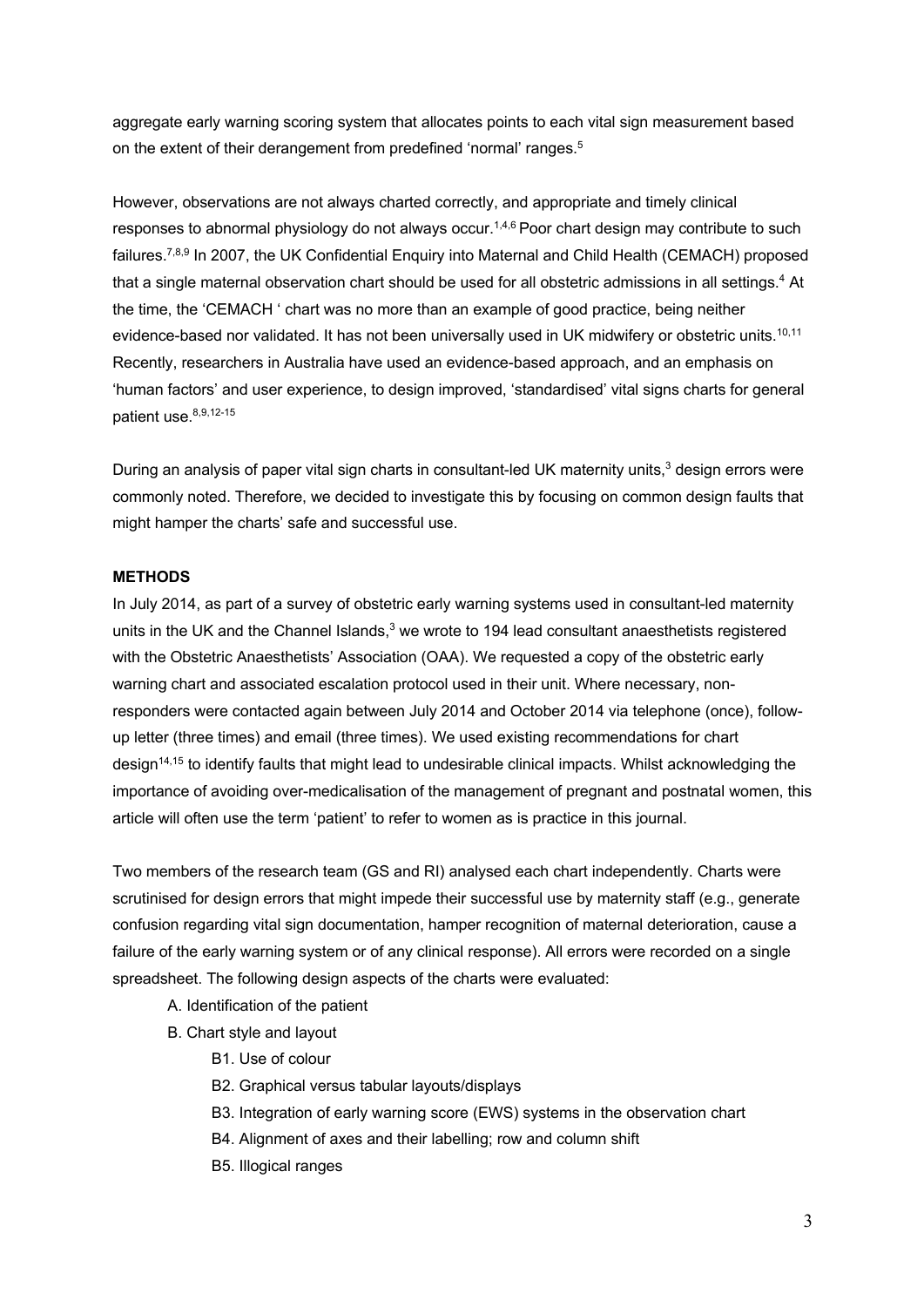B6. Opportunities for 'gaming' the escalation of care

#### **Research Ethics**

In line with guidance from the NHS Health Research Authority, this study did not require ethical review by an NHS Research Ethics Committee or management permission through the NHS R&D office. Approval for the initial survey was obtained from the OAA Audit Subcommittee.

### **RESULTS**

We received 120 usable charts. We identified many examples of good design, however 30% contained at least one design error with the potential to confuse staff, render the charts difficult to use or compromise patient safety. Examples of some errors have been recreated (for clarity and unit anonymity) and are presented in Figures 1-10 and Supplementary Figures 1-12.

#### **A. Identification of the patient**

All patient records should contain patient identifiers (i.e., first name, surname, date of birth, unique identifier [e.g., hospital number]).<sup>16</sup> However, only 55/120 (46%) charts included space for a patient identification label, with a further 62/120 (52%) providing space for hand-written patient details. Three charts (2%) contained no such allocated space.

#### **B. Chart style and layout**

An observation chart should display data to facilitate the prompt detection of clinical deterioration. Charts did not always display critical information in order of importance, or use colour and lines thoughtfully. There was often data duplication and the display of unnecessary information. Additionally, some charts failed to display the measurement units of some vital signs. We also noted charts where vital sign documentation and the scoring guide/escalation instructions spanned two sides of paper, thereby requiring temporary data memorization and potentially risking error. The design of other charts was such that considerable training seemed necessary for their correct use.

#### **B1. Use of colour**

Colour can be a powerful tool for improving chart usability.<sup>14,15</sup> However, several charts were over-complicated by its use, or demonstrated that poor colour choice or use leads to errors. One chart (Figure 1) used white, yellow, pink, red and purple for the weighting of respiratory rate, with a weighting of two being applied to respiratory rates in both the red and pink zones. Another chart (Figure 2) used colours inconsistently, with the following scheme for the weighting of respiratory rate: white=0, blue=1 and 2, and red=3, but a different scheme for temperature: white=0, blue=1, 2 and 3. Supplementary Figure 1 shows a typical chart employing a 0-3 aggregate EWS system and a pink shaded area to highlight abnormal physiological values. However, the whole of the row used to document  $S<sub>p</sub>O<sub>2</sub>$  values is shaded pink, i.e. all documented SpO2 values appear abnormal. The chart shown in Supplementary Figure 2 uses unnecessary graduated, grey shading.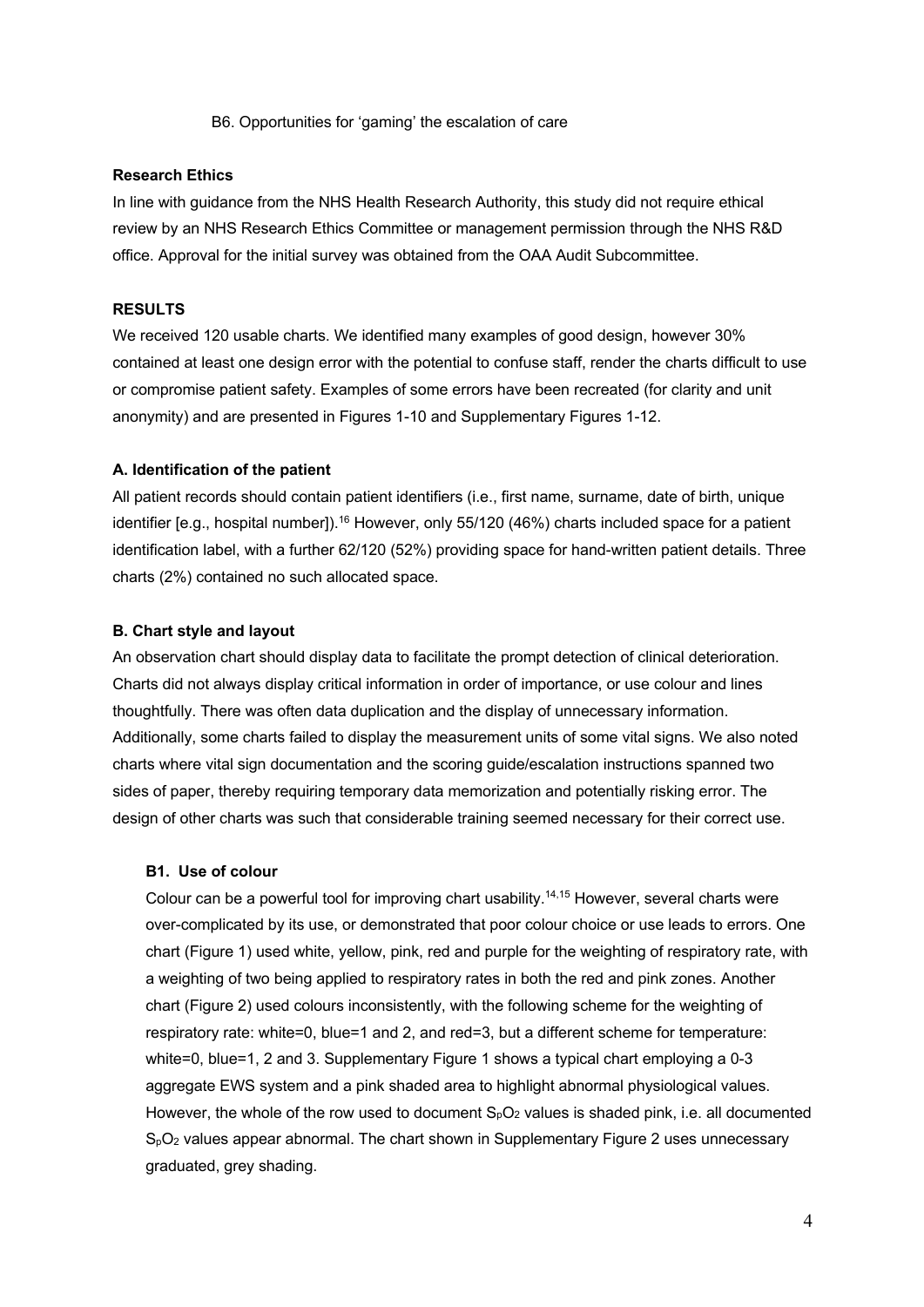The lack of colour standardisation is highlighted when considering the numerous schemes used to represent 'mildly' and 'markedly' abnormal respiratory rate ranges (e.g., red and orange, red and yellow, red and amber, orange and yellow, and pink and yellow, with the exact shades used differing to varying degrees).

Supplementary Figure 3 demonstrates that coloured EWS weightings superimposed with good intention on vital sign ranges could distract users. Similarly, Supplementary Figure 4 demonstrates how a lack of attention to detail can lead to errors in colour shading and weighting values (here for pulse rates of 81-90). We also found examples of charts using red and green concurrently - a potential hazard for staff with red-green colour-blindness.

#### **B2. Graphical versus tabular layouts/displays**

Displaying data in a graphical or pictorial form facilitates its understanding and aids detection of abnormality. $7.17$  In one chart, the physiological trend would be undetectable because of the lack of granularity of the ordinate scale. In Figure 3, although yellow shading is used to identify abnormal values, without appropriate training staff might simply tick the '>38' or '<36' box if the patient's temperature exceeds the normal ranges, rather than documenting actual values.

We also found examples of several vital signs being plotted on the same chart section. This cluttered the display and could slow data interpretation, obscure deterioration and/or lead to vital signs being mixed up (Figure 4 and Supplementary Figure 2). In addition to the use of graduated, grey shading, Supplementary Figure 2 includes a thick, horizontal black line that relates to a temperature of 37°C and/or a BP of 180mmHg. However, both design aspects have the potential to conceal that a systolic BP (sBP) >160mmHg is abnormal and scores 3 points, as the value lies within the chart's unshaded zone and below the thick horizontal black line.

#### **B3. Integration of EWS systems in the observation chart**

Disparities between the physiological values used to reflect normal physiology in different areas of the chart and policy occurred frequently. On one chart (Figure 5), the normal ranges for respiratory rate and  $S_pO_2$  were identified as 11-20bpm and 95-100%, respectively, whereas the chart's escalation plan used different values. Moreover, a  $S_pO_2$  value of 91% lies within a red (i.e., markedly abnormal) zone on the chart but, according to the escalation plan, would not require a referral to the obstetric team. In contrast, a respiratory rate of 27bpm lies within a yellow (i.e., mildly abnormal) zone on the chart, yet on its own does warrant a referral. A similar chart (Supplementary Figure 5), using a yellow/red scheme to highlight 'mildly'/'markedly' abnormal ranges, used different 'normal' heart rate values on the chart and accompanying weighting table.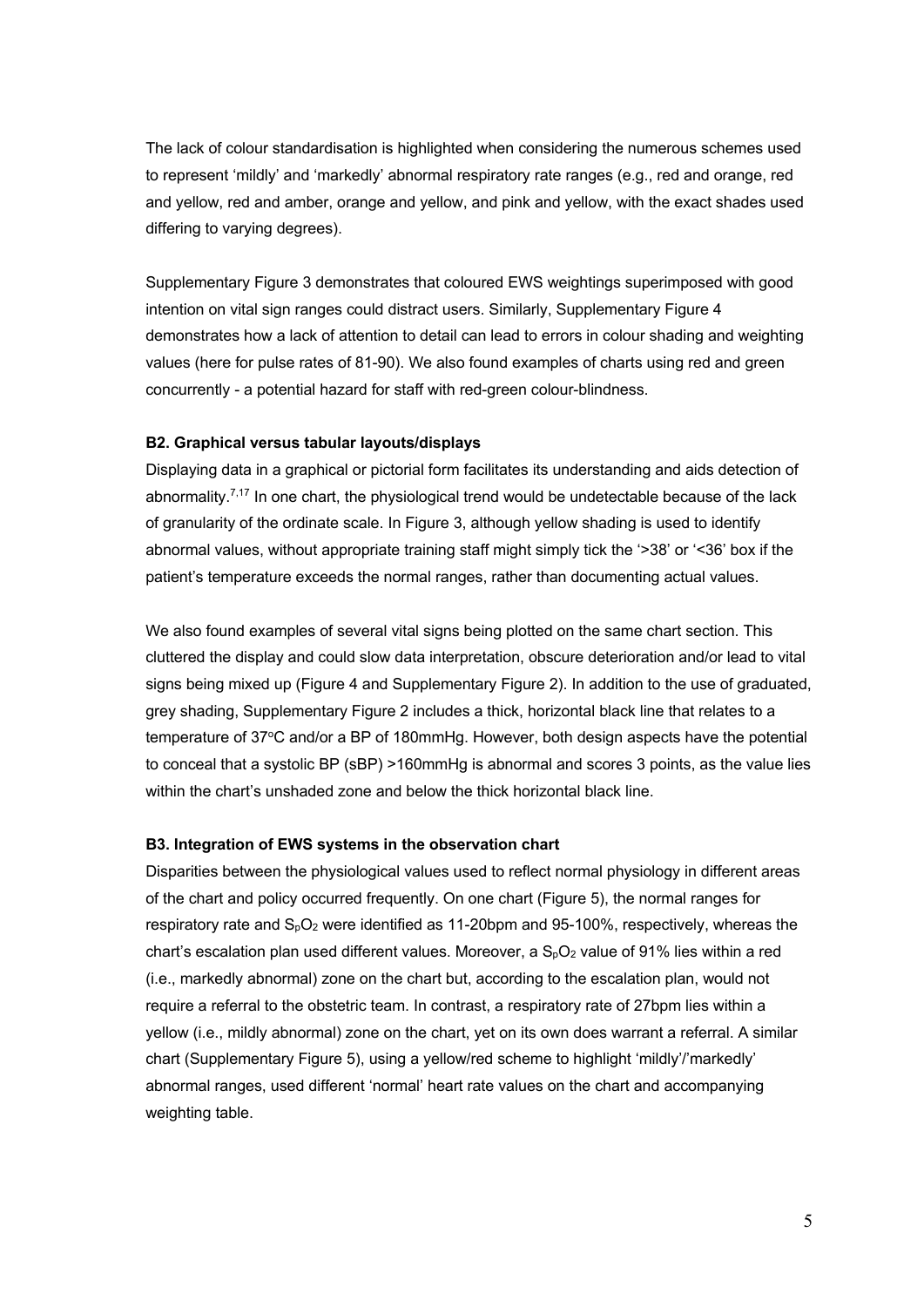Disparities become more prominent when charts attempt to incorporate both the yellow/red approach to escalation and an EWS weighting table. For example, in Figure 6, the shaded white, yellow and red zones on the chart bear little relationship to the weightings in the EWS table. A temperature of 37.6°C lies in a 'white' (i.e., normal) zone on the chart but scores one point in the EWS table, whereas a value of  $38.4^{\circ}$ C also scores one point but lies in the chart's 'red' (i.e., markedly abnormal) zone. Another error is illustrated in Supplementary Figure 6, where the scoring system assigns two and four points to vital signs in the 'yellow' and 'red' ranges, respectively, making a score of five in the escalation algorithm impossible.

#### **B4. Alignment and labelling of axes; row and column shift**

To record physiological measurements accurately and quickly, a chart's axes and their labelling must be clear and precise. We found numerous examples of poorly aligned axes, which could delay chart completion and introduce error when tracking values temporally (Figure 7). There were also charts with different weightings on the left and right vertical axes (Supplementary Figure 7); different pain score ranges on the left (0-4) and right (0-5) (Supplementary Figure 8); and where a range referred to the wrong parameter (i.e. respiratory rate instead of  $SpO<sub>2</sub>$ ) (Supplementary Figure 9). Another chart (Supplementary Figure 10) doubled the vertical scale width for the temperature range from  $36^{\circ}$ C to  $38^{\circ}$ C, which magnified the visual impact of temperature changes in the 'normal' range.

'Row shift' and 'column-shift 'occur when users accidentally 'jump' into the wrong row or column when recording or reading vital signs data.<sup>12,14,15</sup> Traditionally, vertical chart axes are labelled on the left. Good practice suggests that the vertical axis should be labelled on both sides of the chart to reduce the risk of 'row shift' and that placing thicker vertical black lines every three columns reduces the risk of 'column shift'.15 Labelling vertical chart axes on both sides also assists left-handed staff whose left hand may cover the left-hand scale during documentation. Many charts did not incorporate such features.

Labelling graphs may also prove problematic, ranging from the obvious omission of a legend for sBP (Supplementary Figure 11) to the use of language for, specifically, abbreviations and measurement units. For example, we observed the use of several terms for the same physiological parameter: 'maternal heart rate', 'heart rate', 'pulse rate', 'pulse', 'HR', 'PR' and 'P'. Sometimes charts used two different abbreviations (e.g., 'pulse rate' and 'HR'), for the same parameter, even though HR (heart rate) and pulse rate are different parameters and may not have the same value.

#### **B5. Illogical ranges**

A common error involved the use or omission of 'less than' (<) and 'more than' (>) symbols within scoring ranges, making it impossible for staff to know which weighting value to apply to a parameter, e.g., how to handle respiratory rates of 20bpm and 30bpm (Figure 8), sBP values of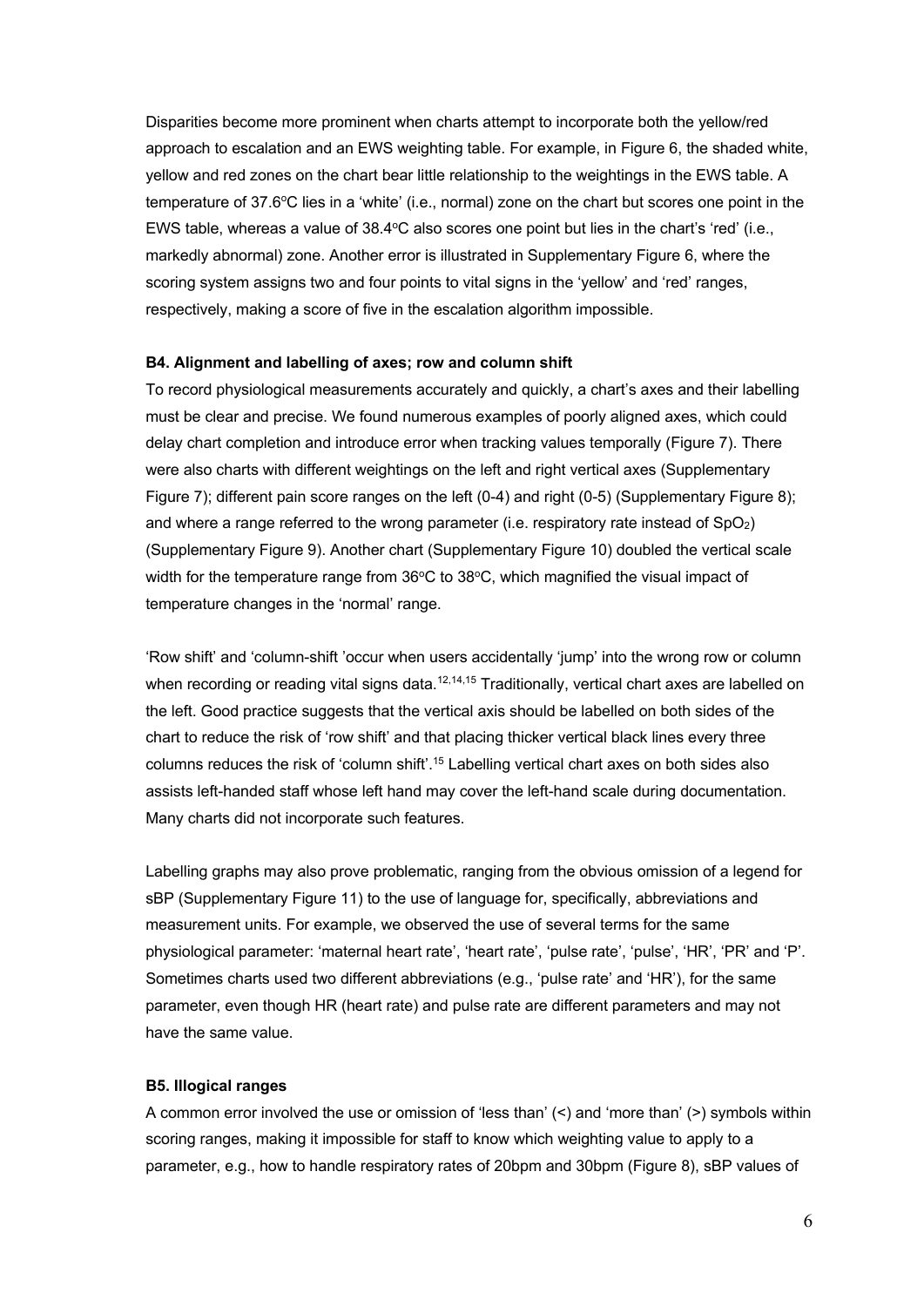90mmHg, 100mmHg and 150mmHg (Figure 9) and SpO2 values of 85% (Supplementary Figure 12).

#### **B6. Opportunities for 'gaming' the escalation of care**

Illogical vital signs ranges have the potential to provide staff with the opportunity to 'choose' a 'desired' escalation pathway by 'manipulating' the measured value that is documented. We describe this as 'gaming'. One factor that encourages 'gaming' is the use of EWS weighting boundaries where minimal variation in a measured physiological value results in a large step in vital sign weighting. For example, in Figure 10, a sBP value of 149mmHg is considered 'normal', scoring zero, whereas a value of 150mmHg scores three points and requires staff to summon immediate help. Therefore, staff can 'elect' whether to escalate care or not simply by manipulating the sBP value that they record.

### **DISCUSSION**

Whilst it is beyond the scope of this article to describe them, we found many examples where chart design adhered to the 'good design practice' outlined in the referenced documents.<sup>14,15</sup> However, 30% of maternal observation charts contained at least one significant design error. The most common faults included inadequate patient identification, poor use of colour, illogical weighting and escalation ranges, poor alignment and labelling of axes, and the opportunity for staff to 'game' the escalation. Overall, the usability of some charts appeared poor. Such errors could lead to delays or difficulties in chart completion, inaccurate scoring and incorrect use of the clinical escalation protocol, resulting in the summoning of immediate support when not required, or, manifestly worse, failure to escalate care when an urgent clinical response is necessary.

These findings imply a lack of attention to detail in the development of charts. Chart design is often undertaken by 'interested' individuals or by those perceived as having some experience in this regard. However, constructing a chart on the subjective judgements of health professionals is not ideal,<sup>7,18</sup> especially if they lack design, ergonomics and human factors knowledge. Many of the charts surveyed had used the CEMACH-endorsed chart as their foundation,<sup>4</sup> implementing it in an unchanged or slightly modified way. $3,10$  Consequently, we found that charts often contained similar design errors, probably arising from a practice of copying charts from one organisation to another.

For over a decade, there have been calls to introduce a national obstetric early warning system and chart for the UK,<sup>1,4,19</sup> similar to those used for non-pregnant adults. Given our findings, it seems time for a single body to show leadership by developing a properly designed, standardised obstetric observation chart, as has been done for non-pregnant adults by the Australian Commission on Safety and Quality in Health Care (ACSQHC).<sup>14,15,20</sup>

Standardisation in healthcare brings many benefits, including reduced error rates, consistent clinical decision-making, opportunities for uniform staff training, better quality of care and improved patient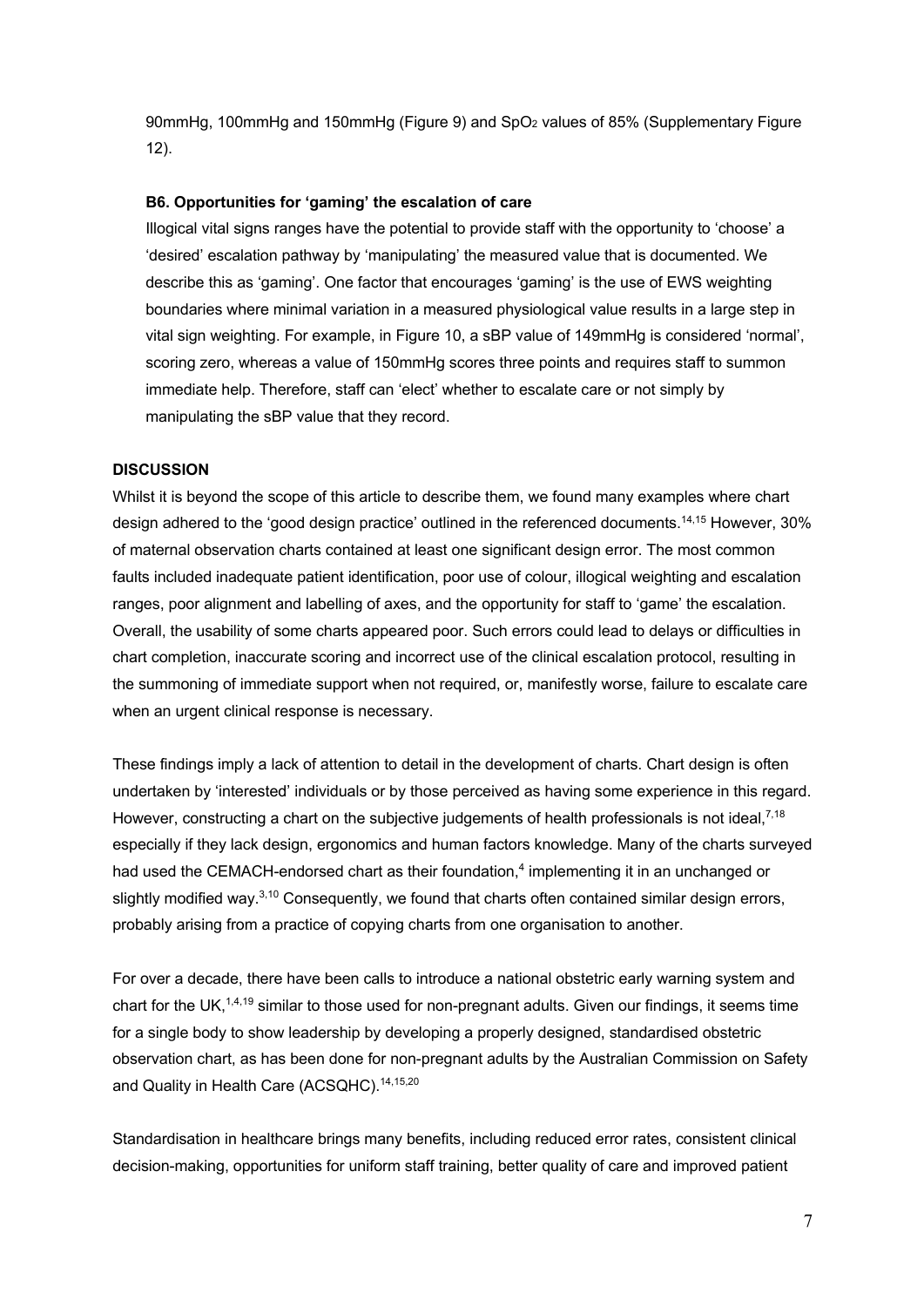safety.<sup>21</sup> However, standardised systems may be perceived as a challenge to professional autonomy and jurisdiction.<sup>22</sup> Therefore allowing focused, directed variation of a basic 'standard' chart, as is done by the ACSQHC, may be a way of engaging staff and facilitating improved care.<sup>23</sup>

Our study has several strengths and weaknesses. It is the first to consider design errors in obstetric vital signs charts and to highlight their possible impact. Two researchers used a common, objective, systematic approach to interrogate the charts independently. However, not all maternity units in the UK and the Channel Islands are represented by the OAA audit database and this may have led to selection bias. In addition, our data may be subject to non-response and volunteer bias since only 65.5% of invited lead anaesthetists returned charts. Nevertheless, our findings would probably be unchanged (other than in magnitude) by charts from additional units.

Our results mirror the ACSQHC findings that general observation charts frequently have substantial usability problems that may affect the ability of clinical staff to record observations accurately or recognize patient deterioration. We believe that there must be a multi-pronged response to the issues that our work raises. We recommend that individual units urgently and carefully scrutinise their own obstetric observation charts and remedy any design errors. In addition, we recommend that a UK body urgently develops an evidence-based standard obstetric observation chart, which integrates the lessons learned from the scientific study of 'human factors' with user experience. This should be underpinned by research and consensus regarding: (a) 'normal' vital signs ranges in pregnancy and postnatally, (b) a preferred aggregate-weighted EWS, and (c) the EWS value at which care escalation occurs. Such a chart must have a clear layout and style, an appropriate colour scheme, correct language and labelling, and the ability to record vital signs accurately and quickly. It should incorporate a suitable escalation score to guide clinical management.

#### **REFERENCES**

- 1. The Maternal Critical Care Working Group. Providing equity of critical and maternity care for the critically ill pregnant or recently pregnant woman. Royal College of Anaesthetists. London, 2011.
- 2. Klumpner TT, Kountanis JA, Langen ES, Smith RD, Tremper KK. Use of a novel electronic maternal surveillance system to generate automated alerts on the labor and delivery unit. *BMC Anesthesiol.*. 2018;**18**:78.
- 3. Smith GB, Isaacs R, Andrews L, et al. Modified Obstetric Early Warning Systems (MObs) Research Group. Vital signs and other observations used to detect deterioration in pregnant women: an analysis of vital sign charts in consultant-led UK maternity units. *Int J Obstet Anesth*. 2017;**30**:44–51.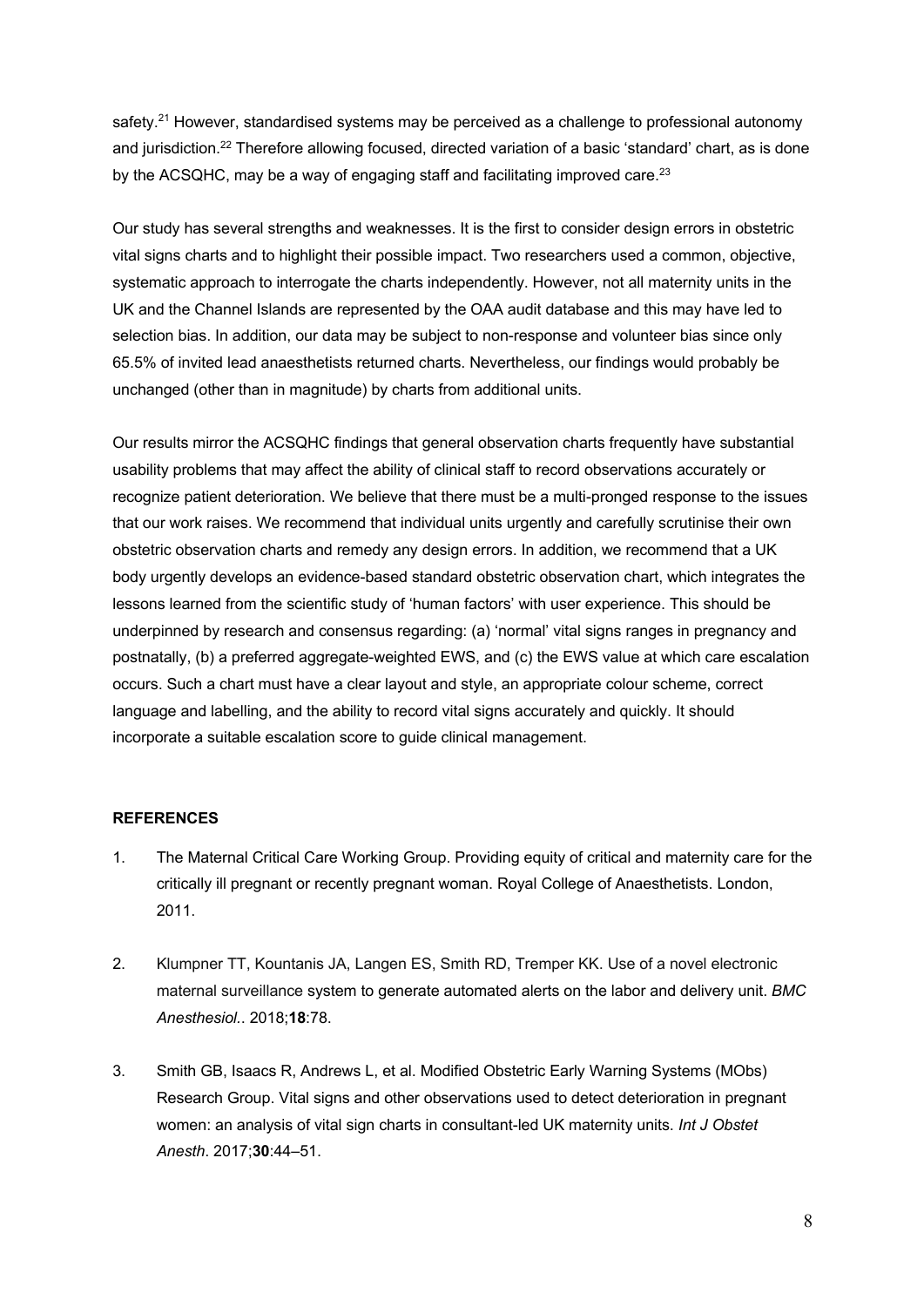- 4. Lewis, G (ed). The Confidential Enquiry into Maternal and Child Health (CEMACH). Saving Mothers' Lives: reviewing maternal deaths to make motherhood safer – 2003–2005. The Seventh Report on Confidential Enquiries into Maternal Deaths in the United Kingdom. London: CEMACH, 2007.
- 5. Carle C, Alexander P, Columb M, Johal J. Design and internal validation of an obstetric early warning score: secondary analysis of the Intensive Care National Audit and Research Centre Case Mix Programme database. *Anaesthesia* 2013;**68**:354–67.
- 6. Knight M, Kenyon S, Brocklehurst P, Neilson J, Shakespeare J, Kurinczuk JJ (Eds.) on behalf of MBRRACE-UK. Saving Lives, Improving Mothers' Care - Lessons learned to inform future maternity care from the UK and Ireland Confidential Enquiries into Maternal Deaths and Morbidity 2009–12. Oxford: National Perinatal Epidemiology Unit, University of Oxford 2014.
- 7. Chatterjee MT, Moon JC, Murphy R, et al. The ''OBS'' chart: an evidence based approach to re-design of the patient observation chart in a district general hospital setting. *Postgrad Med J.*  2005;**81**:663-6.
- 8. Christofidis MJ, Hill A, Horswill MS, Watson MO. Observation chart design features affect the detection of patient deterioration: a systematic experimental evaluation. *J Adv Nurs*. 2016; 72: 158-72.
- 9. Preece MHW, Hill A, Horswill MS, Watson MO. Supporting the detection of patient deterioration: Observation chart design affects the recognition of abnormal vital signs. *Resuscitation*. 2012;**83**:1111-8.
- 10. Isaacs RA, Wee MYK, Bick DE, et al. A national survey of obstetric early warning systems in the United Kingdom: five years on. *Anaesthesia* 2014;**69**:687-92.
- 11. Bick DE, Sandall J, Furuta M, et al. A national cross-sectional survey of heads of midwifery services of uptake, benefits and barriers to use of obstetric early warning systems (EWS) by midwives. *Midwifery* 2014;**30**:1140-6.
- 12. Christofidis MJ, Hill A, Horswill MS, Watson MO. A human factors approach to observation chart design can trump health professionals' prior chart experience. *Resuscitation*. 2013;**84**:657-65.
- 13. Preece MH, Hill A, Horswill MS, et al. Designing observation charts to optimise the detection of patient deterioration: reliance on the subjective preferences of healthcare professionals is not enough. *Aust Crit Care* 2012;**25**:238-52.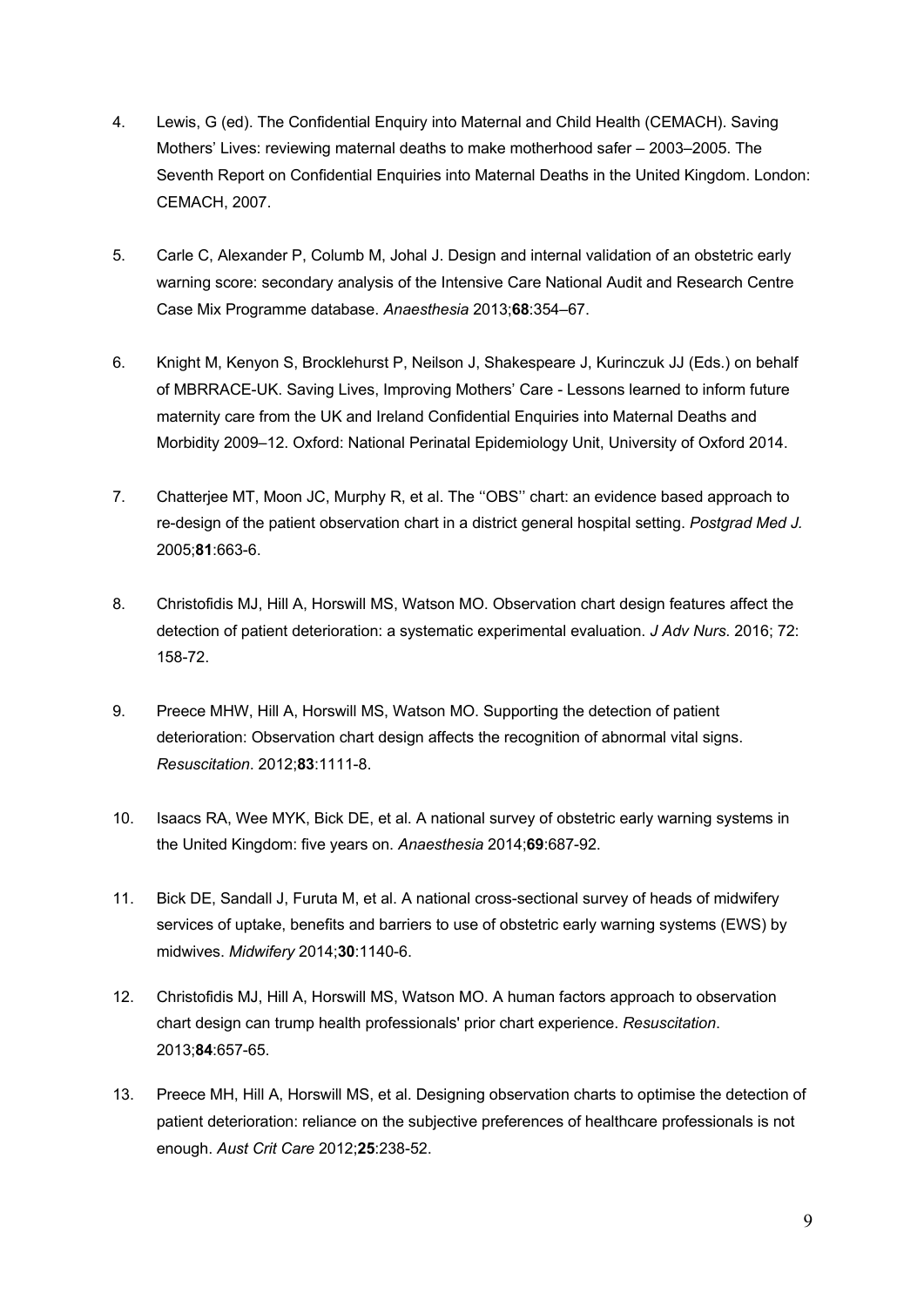- 14. Horswill MS, Preece MHW, Hill A, Watson MO. Paper-based patient chart design information sheet. Sydney, New South Wales, Australia: Australian Commission on Safety and Quality in Health Care 2010. https://espace.library.uq.edu.au/view/UQ:220755 (accessed 22/07/2018)
- 15. Preece MHW, Hill A, Horswill MS, et al. Developer's Guide for Observation and Response Charts. Report prepared for the Australian Commission on Safety and Quality in Health Care's program for Recognising and Responding to Clinical Deterioration.
- 16. Health and Social Care Information Centre, Academy of Medical Royal Colleges. Standards for the clinical structure and content of patient records. London: HSCIC, 2013.
- 17. Horswill MS, Preece MHW, Hill A, et al. Human factors research regarding observation charts: Research project overview. Report prepared for the Australian Commission on Safety and Quality in Health Care's program for Recognising and Responding to Clinical Deterioration. School of Psychology, The University of Queensland, May 2010.
- 18. Preece MH, Hill A, Horswill MS, et al. Designing observation charts to optimise the detection of patient deterioration: reliance on the subjective preferences of healthcare professionals is not enough. *Aust Crit Care* 2012;**25**:238-52.
- 19. Quinn AC, Meek T, Waldmann C. Obstetric early warning systems to prevent bad outcome. *Curr Opin Anesthesiol* 2016;**29**:268-72.
- 20. Observation and response charts. Australian Commission on Safety and Quality in Health Care, Sydney. 2012. https://www.safetyandquality.gov.au/our-work/recognising-andresponding-to-clinical-deterioration/observation-and-response-charts/ (accessed 22/07/2018)
- 21. Leotsakos A, Zheng H, Croteau R, et al. Standardization in patient safety: the WHO High 5s project. *Int J Qual Health Care* 2014;**26**:109–16.
- 22. Mackintosh N, Watson K, Rance S, Sandall J. Value of a modified early obstetric warning system (MEOWS) in managing maternal complications in the peripartum period: an ethnographic study. *BMJ Qual Saf* 2014;**23**:26-34.
- 23. EE1 ORC2 Fact Sheet. Modifying the observation and response chart for local use. Australian Commission on Safety and Quality in Health Care. Sydney. 2012. https://www.safetyandquality.gov.au/wp-content/uploads/2012/08/ee1-orc-2-fact-sheet.pdf (accessed 22/07/2018).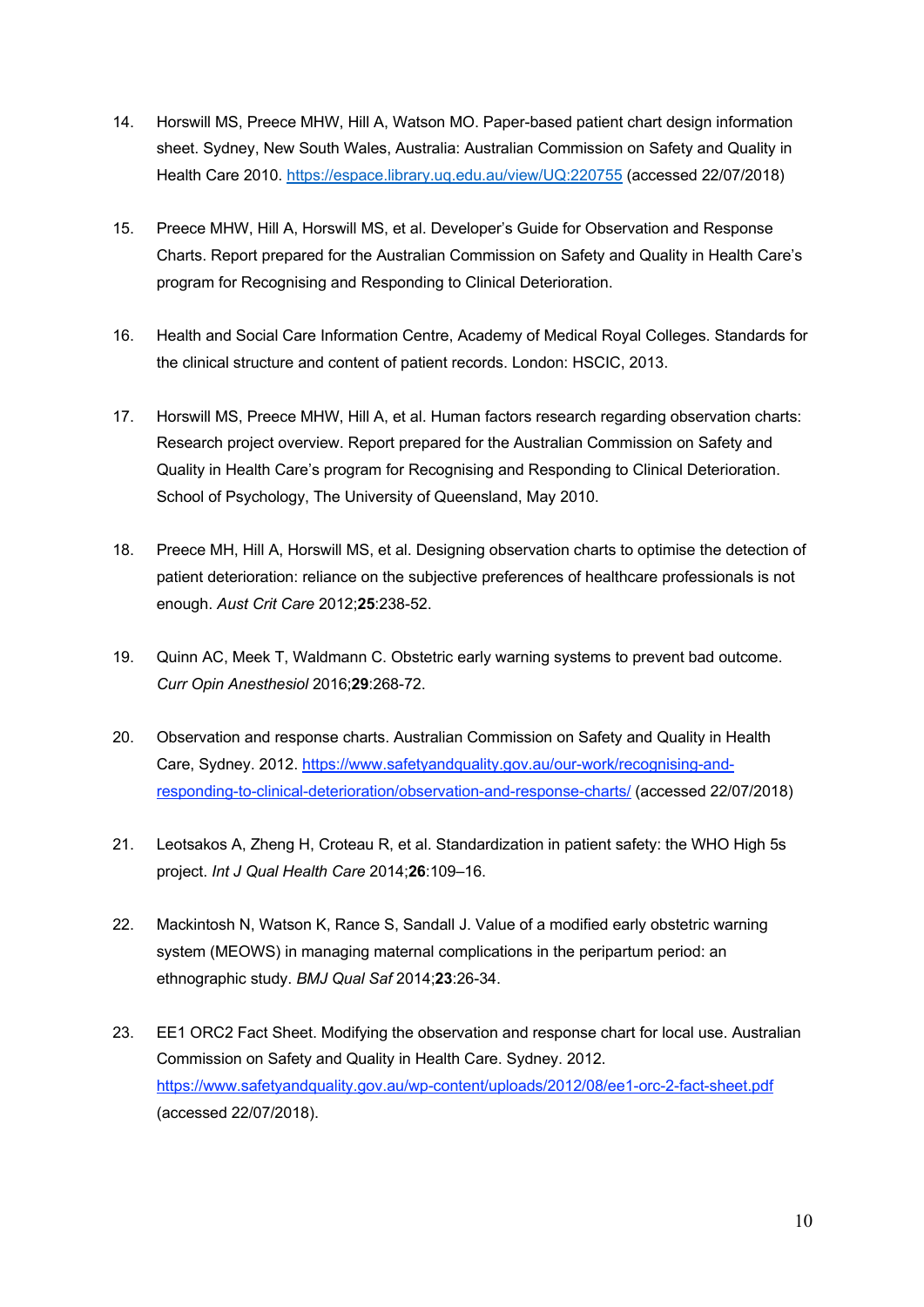## **LEGENDS FOR FIGURES:**

## **Figure 1**

Chart using white, yellow, pink, red and purple for the weighting of respiratory rate, with a value of two being applied to respiratory rates in both the red and pink zones of the chart.

## **Figure 2**

Chart using the following scheme for the weighting of respiratory rate values: white=0, blue=1 and 2, and red=3, whilst a different scheme is used on the same chart for weighting temperature values, i.e., white=0, blue=1, 2 and 3.

## **Figure 3**

Chart that uses yellow shading to identify abnormal values. Without appropriate training, staff might simply tick the '>38' or '<36' box if the patient's temperature exceeds the normal ranges, rather than documenting actual values.

## **Figure 4**

Chart where several vital signs are documented on the same section, cluttering the display or potentially obscuring deterioration.

## **Figure 5**

Chart using a yellow/red colour scheme where the normal ranges for respiratory rate and  $S_0O_2$  are identified as 11-20bpm and 95-100%, respectively, but the chart's escalation plan uses different values.

## **Figure 6**

Chart where normal physiological ranges used on the chart differ from those in the EWS table. The shaded white, yellow and red zones on the chart bear little relationship to the weightings. For example, a temperature of 37.6°C lies in a 'white' (i.e., normal) zone on the chart but scores one point in the EWS weighting table, whereas a value of 38.4°C lies in the chart's 'red' (i.e., markedly abnormal) zone and also scores one point.

## **Figure 7**

Chart with a poorly aligned axis for heart rate values.

## **Figure 8**

Chart with poor use of the 'less than'  $($  and 'more than'  $($  >  $)$  symbols within scoring ranges, making it impossible for staff to know which weighting value to apply to respiratory rates of 20bpm and 30bpm.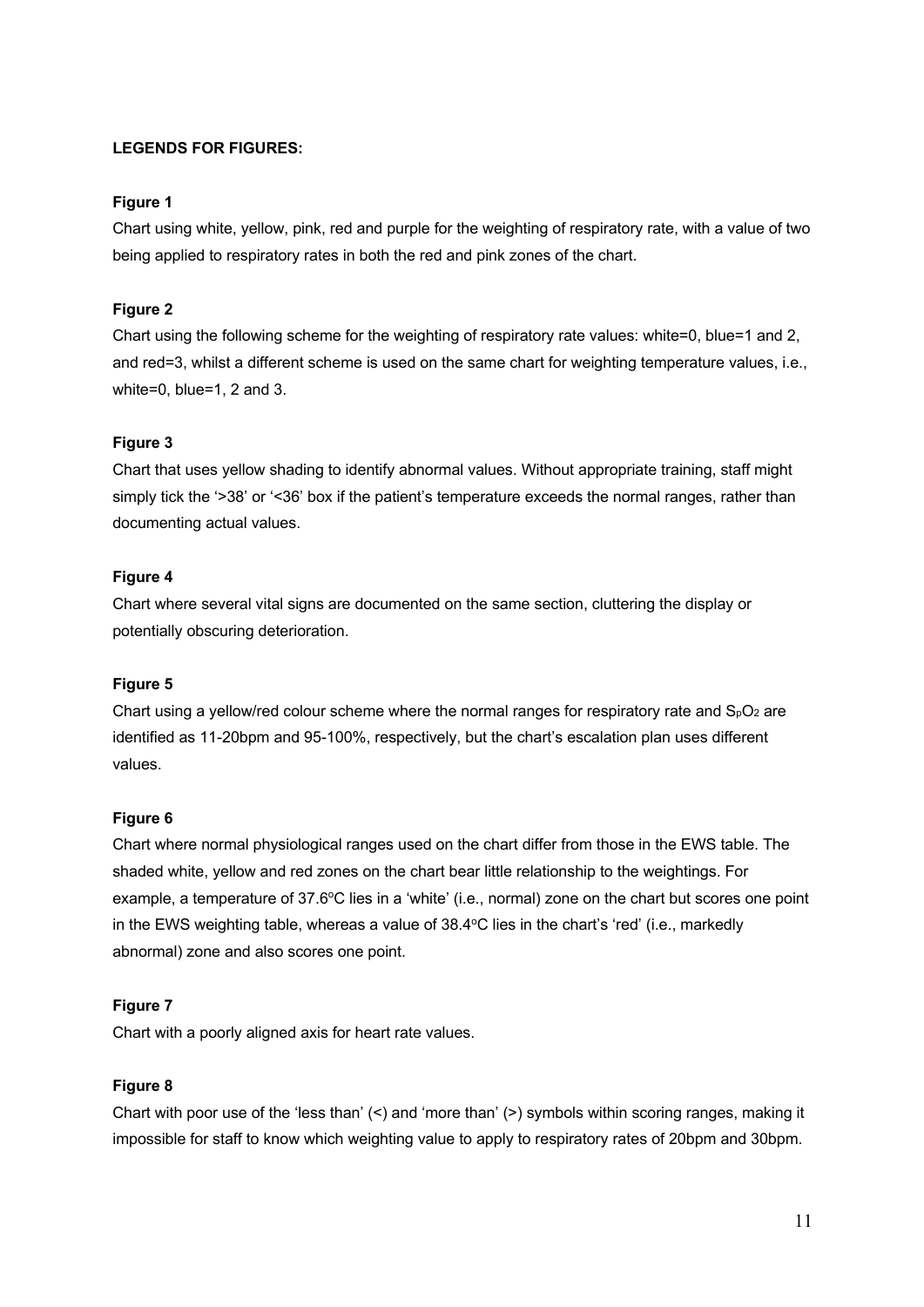## **Figure 9**

Chart with poor use of ranges, making it impossible for staff to know how to handle systolic blood pressure values of 90mmHg, 100mmHg and 150mmHg.

## **Figure 10**

Chart that facilitates 'gaming', in which staff can 'choose' a 'desired' escalation pathway by minor 'manipulation' of the documented physiological value. In this example, the small change in documented systolic blood pressure between 149mmH and 150mmHg results in large changes in vital sign weighting and clinical actions.

## **SUPPLEMENTARY FILE LEGEND**

Supplementary Figures 1-12 demonstrating a range of design errors in vital sign charts used in consultant-led maternity units in the United Kingdom

## **ACKNOWLEDGEMENTS**

We would like to acknowledge the OAA Audit Subcommittee for providing the contact details of the lead consultant anaesthetists. We would also like to thank those anaesthetists and other hospital staff who returned their unit's early warning system charts and associated escalation protocols.

## **COMPETING INTERESTS**

GBS was a member of the following groups: Royal College of Physicians of London's National Early Warning Score Development and Implementation Group; National Institute for Health and Care Excellence Guideline Development Group on 'Acutely ill patients in hospital. Recognition of and response to acute illness in adults in hospital'; National Patient Safety Agency Observatory group considering 'Deterioration not recognised or not acted on'; Department of Health Emergency Care Strategy Team's 'Competencies for Recognising and Responding to Acutely Ill Patients in Hospital'.

DB is part-funded by NIHR CLAHRC South London.

## **FUNDING**

An OAA small project grant, supported by internal resourcing from Bournemouth University, was used to fund the project.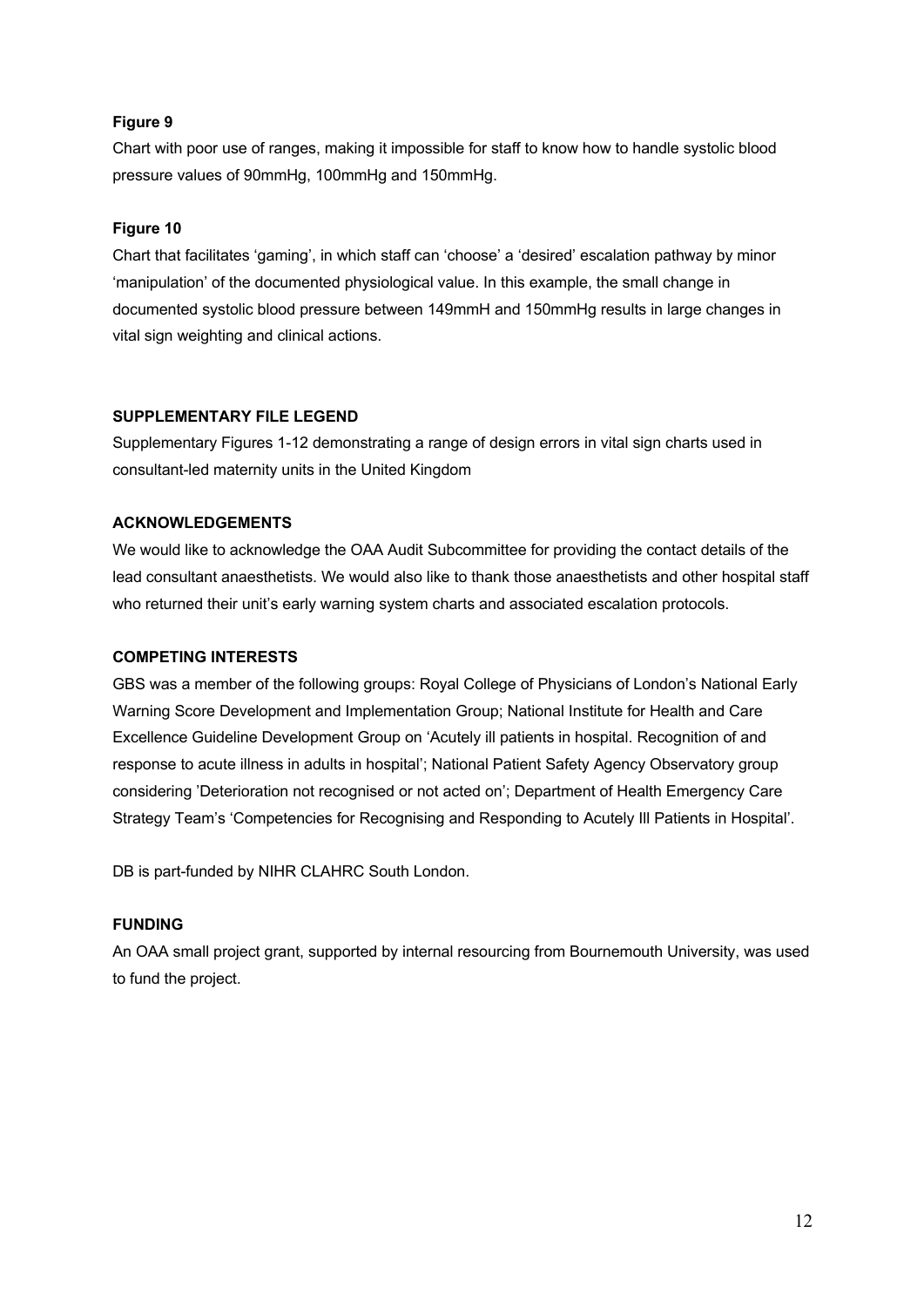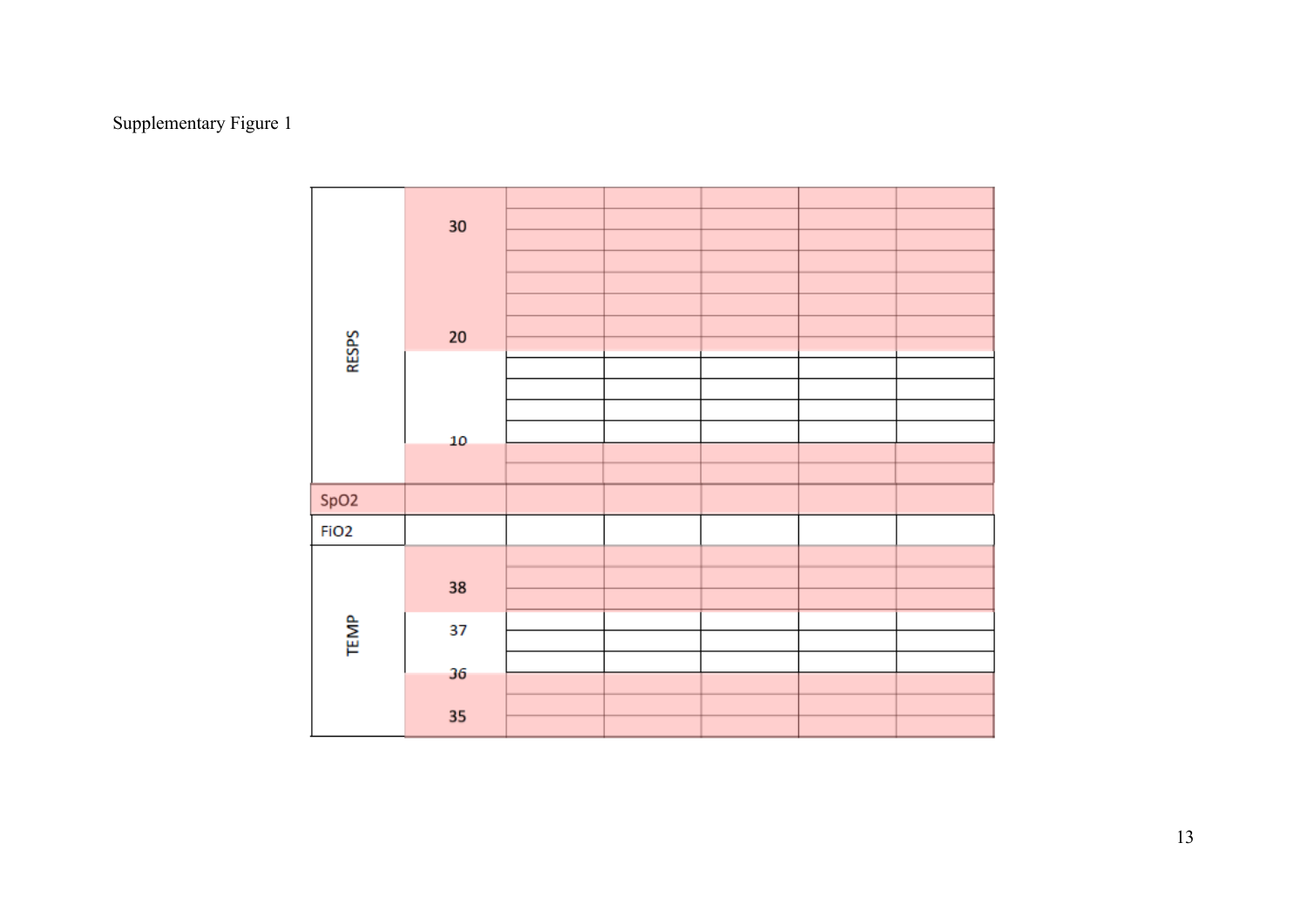#### DATE DATE **TIME TIME** 240 40 °C T E 230 39.5 M 220 39 P 210 38.5 E 200 38 R 190 37.5 Â B 180 37 Ŧ P 36.5 U 170 36 R 160 A 35.5 E 150 N 140 35 D 34.5 130 120 P If the 110 U pulse 100 L rate is higher<br>than the s 90  $\mathbf E$ 80 systolic<br>BP call 70 Dr & 60 midwife 50 40 **RESPS RESPS** SATS % SATS %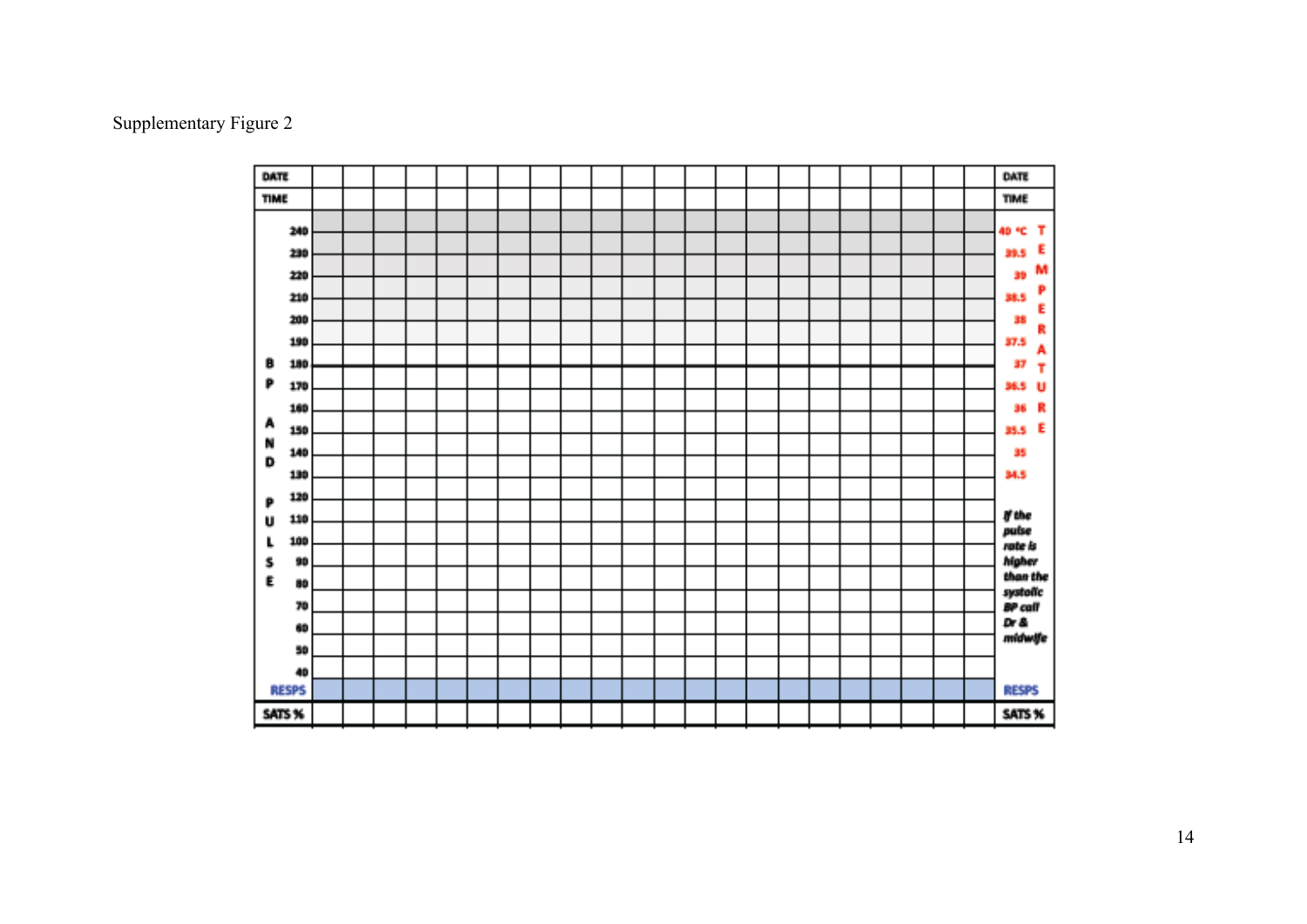| <b>TEMP</b>              |      | $<$ 35.0  |           | 35.0-37.4    |              | 37.5-39     | >39 C        |
|--------------------------|------|-----------|-----------|--------------|--------------|-------------|--------------|
| <b>BP Systolic</b>       | 40   | $71 - 79$ | $80 - 89$ | $90 - 139$   | 140-149      | 150-159     | $\geq 160$   |
| <b>BP Diastolic</b>      |      |           | $\leq 45$ | 46-89        | $90 - 99$    | 100-109     | >110         |
| <b>PULSE</b>             |      | $\leq 40$ | $41 - 50$ | $51 - 100$   | $101 - 110$  | 111-129     | $\geq 130$   |
| <b>RESPS</b>             |      | 58        |           | $9 - 14$     | $15 - 20$    | $21 - 29$   | U30          |
| AVPU                     |      |           |           | <b>ALERT</b> | <b>VOICE</b> | <b>PAIN</b> | <b>UNCO.</b> |
| <b>URINE</b><br>mls/hour | $10$ | $30$      |           | Not measured |              |             |              |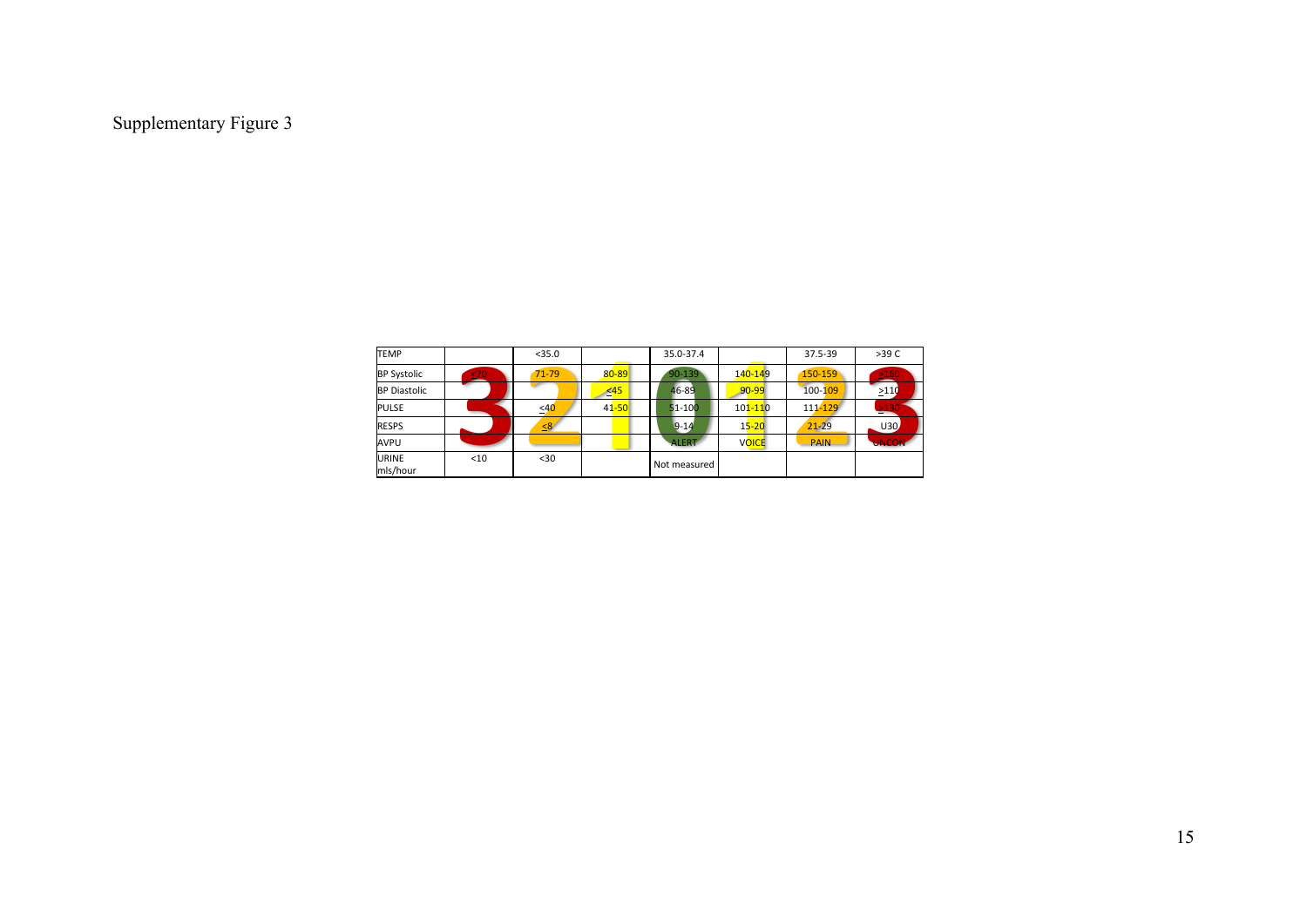| 101-110 |  |
|---------|--|
| 91-100  |  |
| 81-90   |  |
| 71-80   |  |
| 61-70   |  |
| 51-60   |  |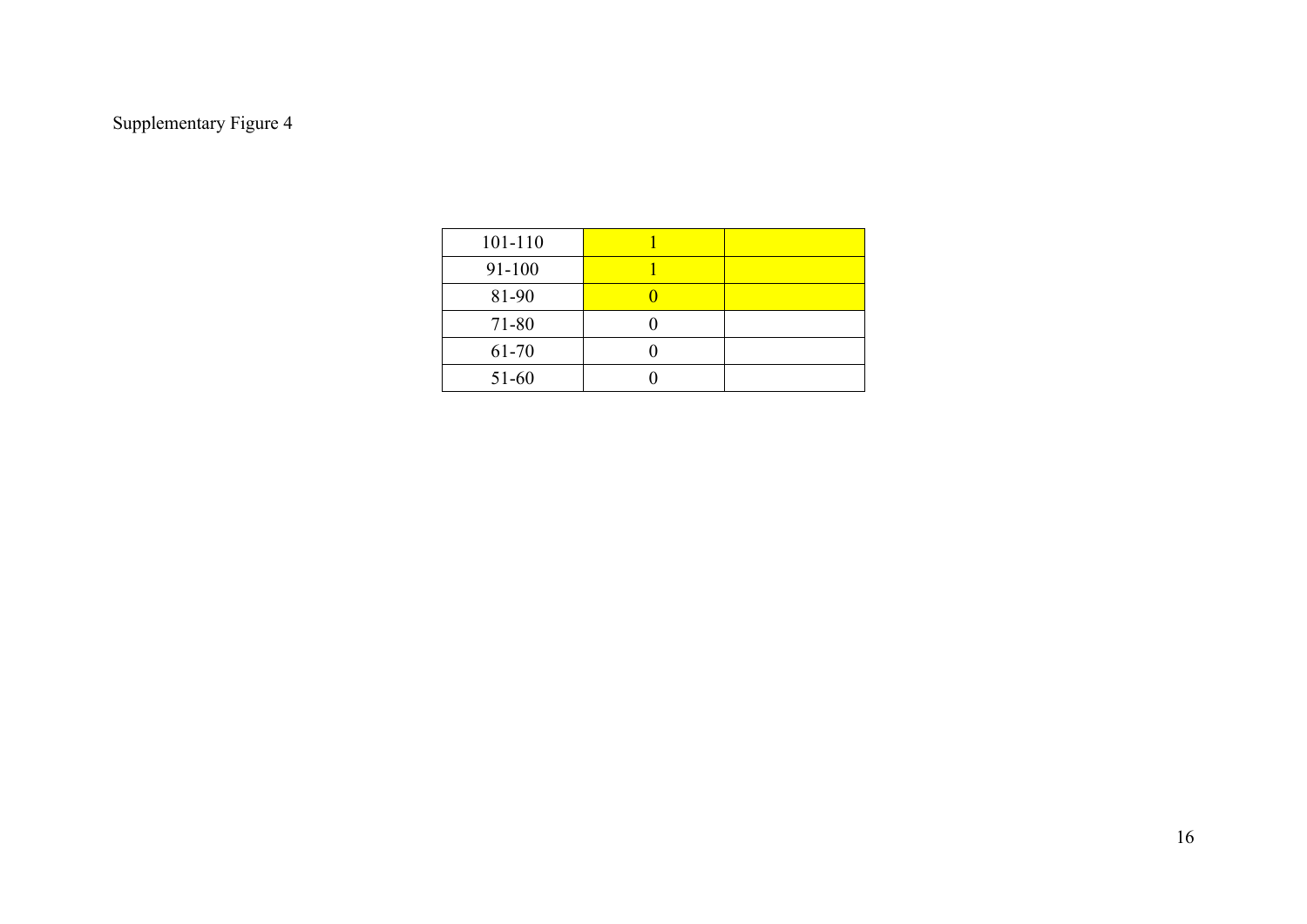



| HEART RATE 60 BPM-100 BPM | :50 BPM<br>$>100$ BPM | $>40$ BPM $>120$ BPM |
|---------------------------|-----------------------|----------------------|
|---------------------------|-----------------------|----------------------|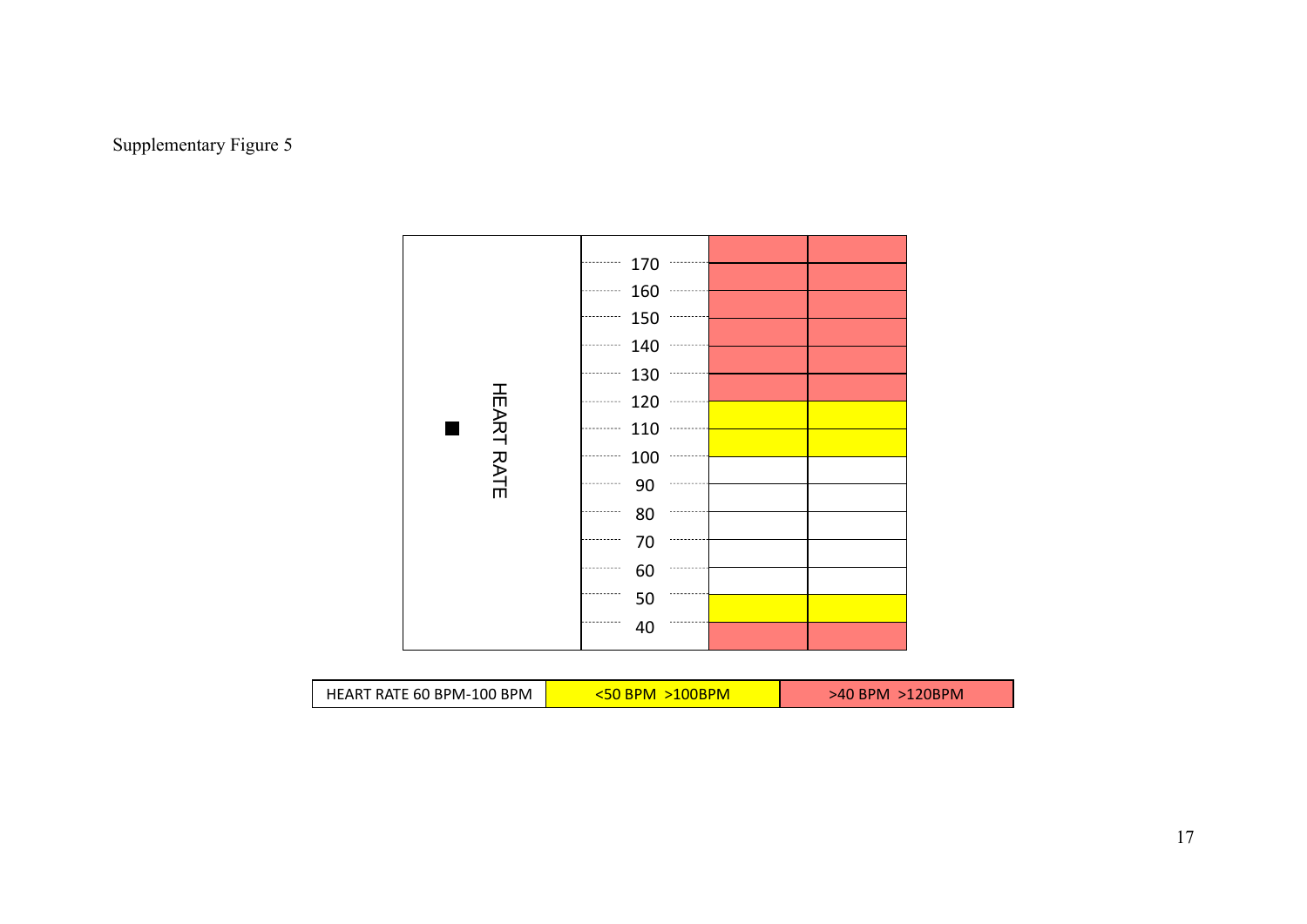| <b>MEWS SCORE</b>                                                               | <b>MEWS KEY</b> |  |  |  |  |  |
|---------------------------------------------------------------------------------|-----------------|--|--|--|--|--|
| $0 =$ routine obs<br>1 yellow – score $2$ = repeat obs 30<br>1 red $-$ scores 4 |                 |  |  |  |  |  |
| SCORE OF $4 =$ See algorithm                                                    |                 |  |  |  |  |  |

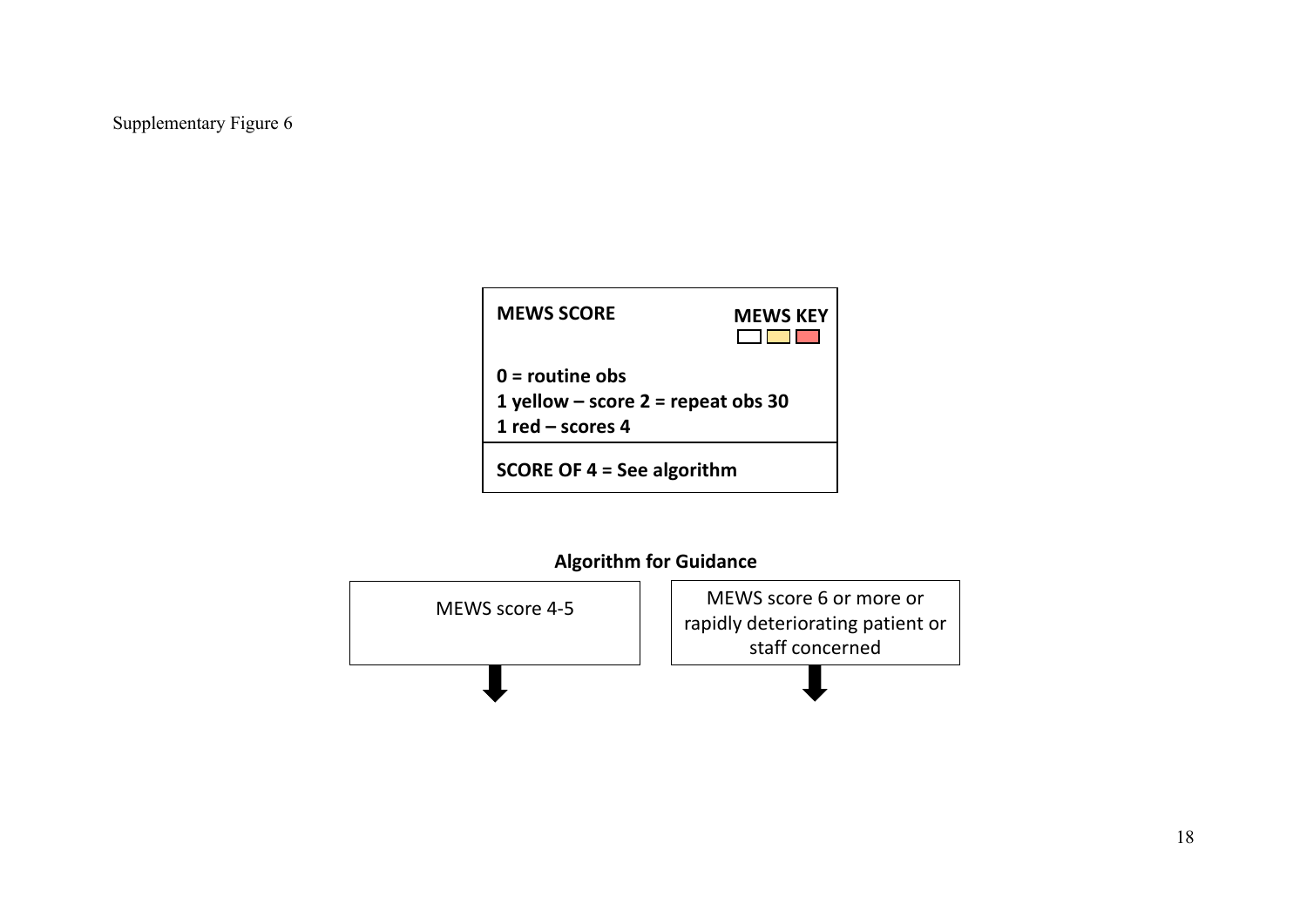|                              | $>30$    |  |  |
|------------------------------|----------|--|--|
| RESP rate (write)<br>rate in | 21-30    |  |  |
| corresp. box)                | 11-20    |  |  |
|                              | $0 - 10$ |  |  |
|                              | 95-100%  |  |  |
| Saturations                  | <95%     |  |  |

|  |  | $>30$     |
|--|--|-----------|
|  |  | $21 - 30$ |
|  |  | $11 - 20$ |
|  |  | $0 - 10$  |
|  |  | $11 - 20$ |
|  |  | < 95%     |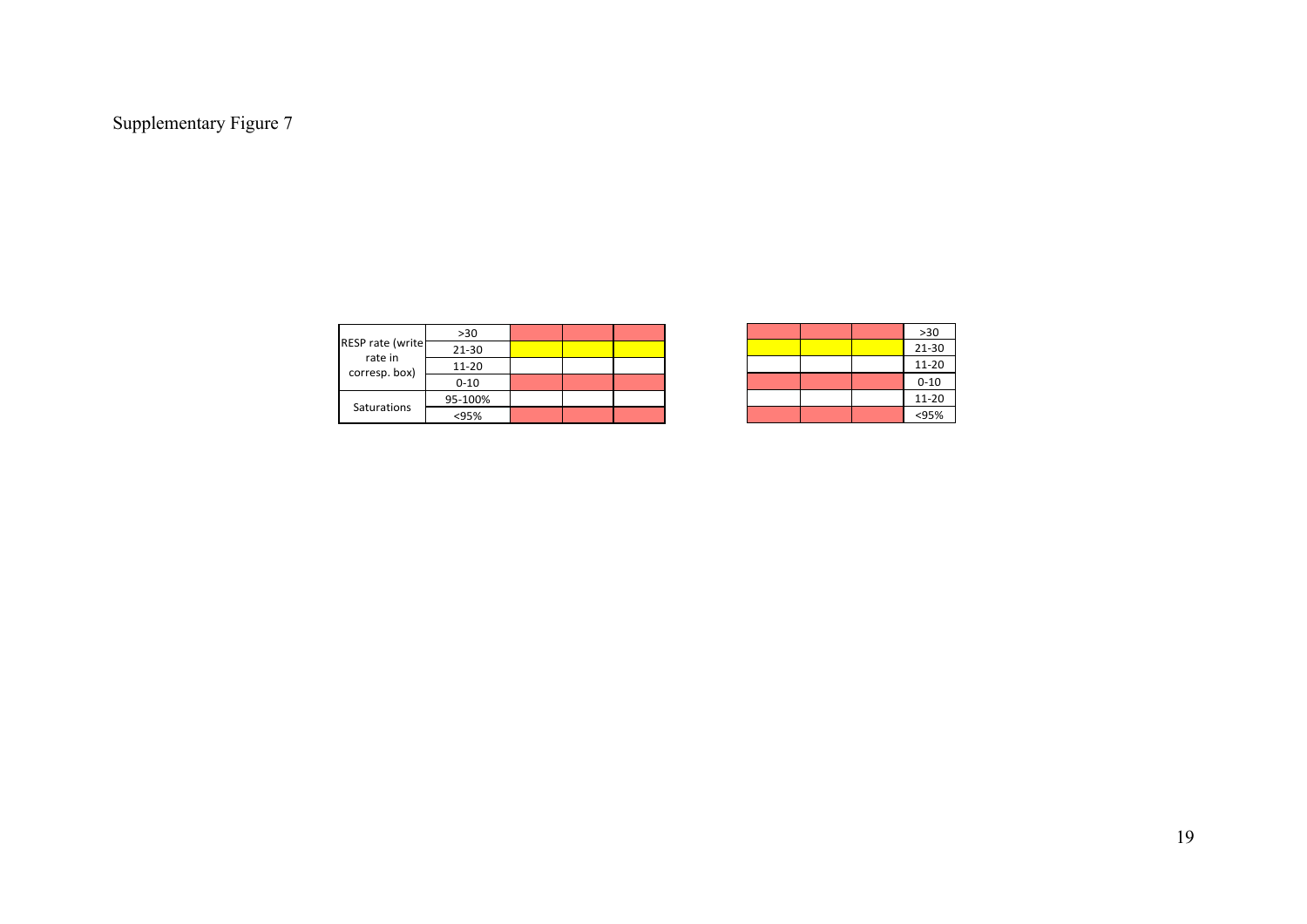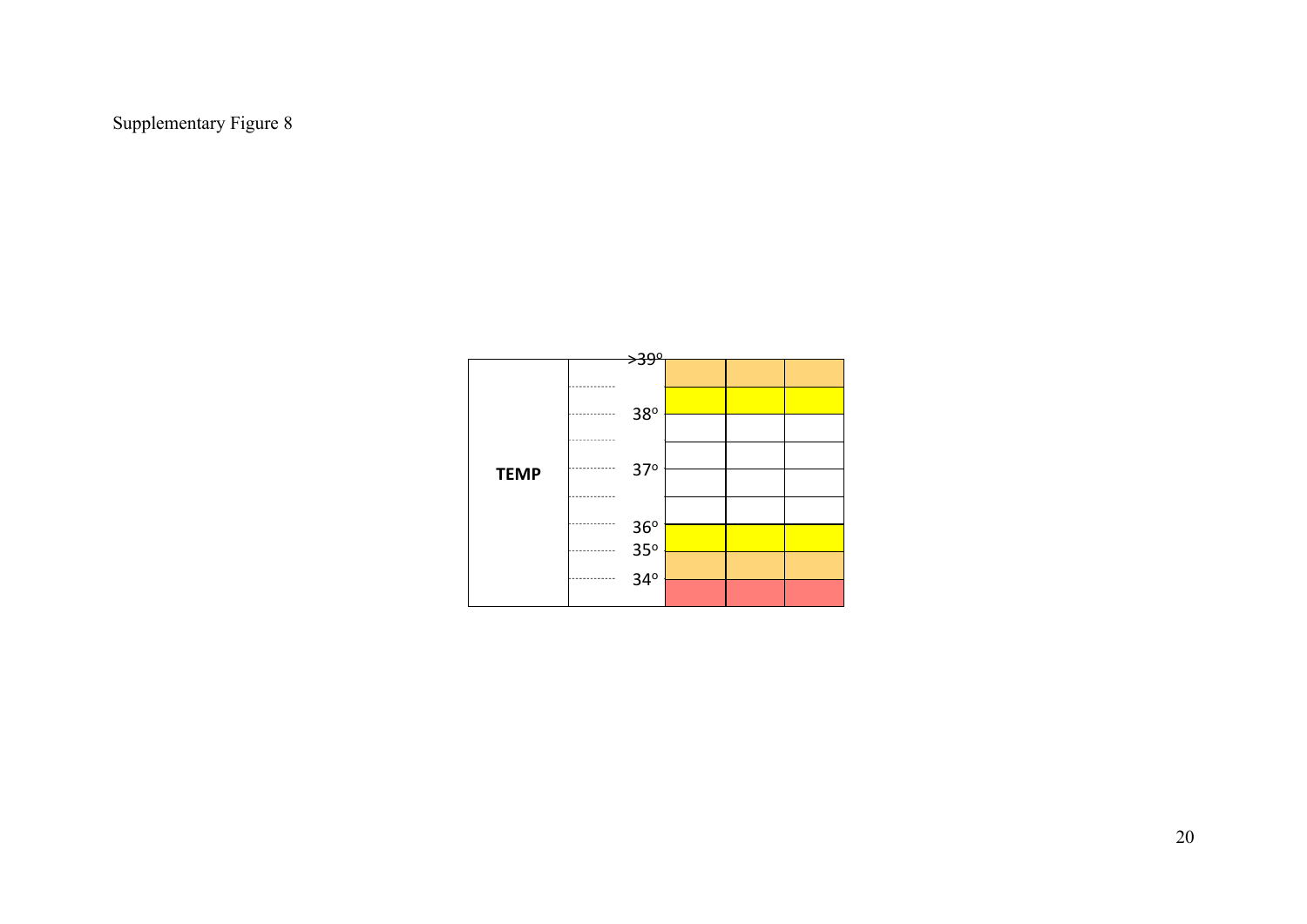